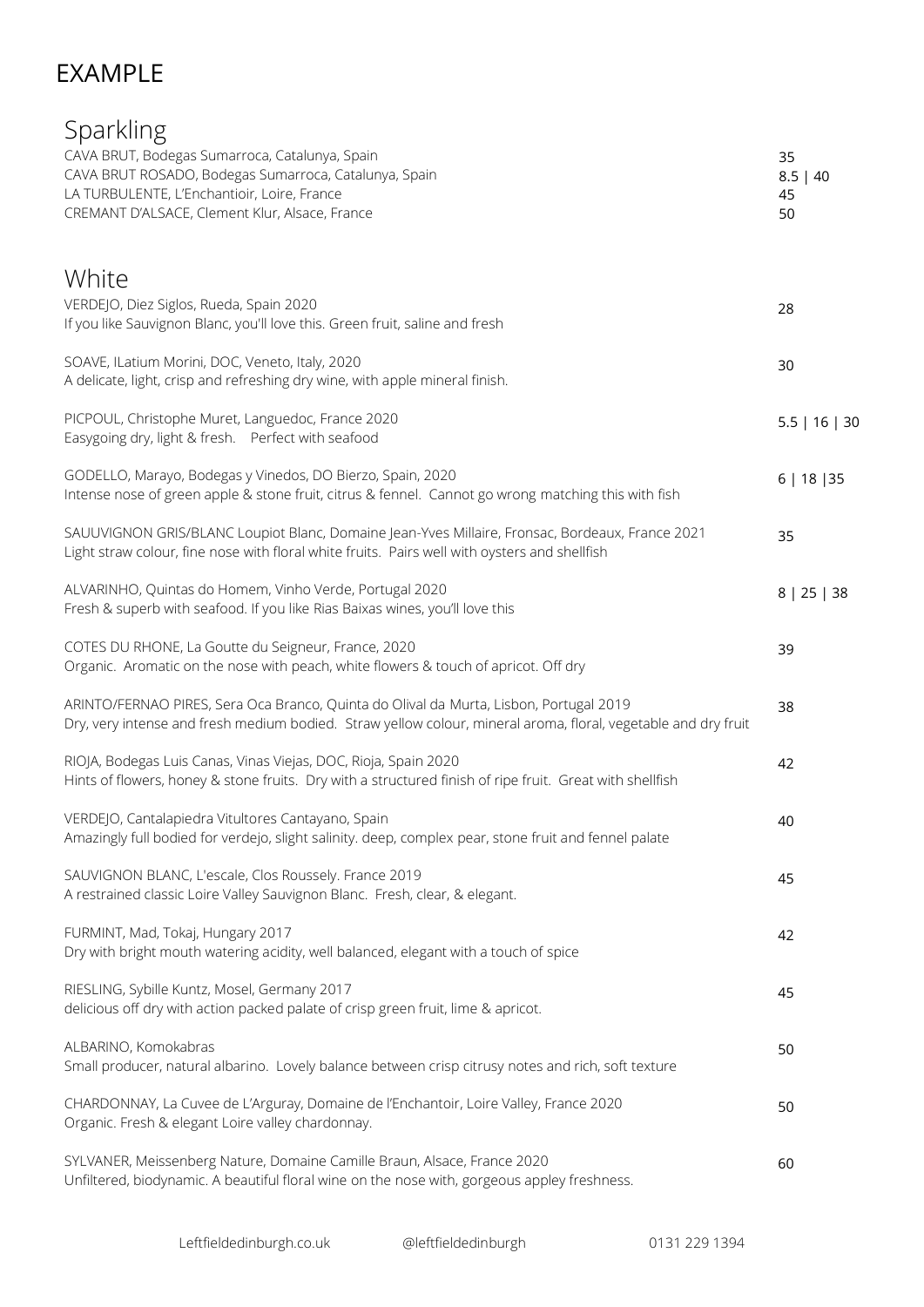| Orange<br>SAUVIGNON BLANC BLEND, Solara, Viile Timisului, Romania 2021<br>Complex, stone fruits with a long finish. Minimal intervention wine which is incredibly fresh                                                                                                         |                     |               | $5.5.$   16   30 |
|---------------------------------------------------------------------------------------------------------------------------------------------------------------------------------------------------------------------------------------------------------------------------------|---------------------|---------------|------------------|
| PINOT GRIS, Bonnet Orange, Bonnet-Huteau Vignerons. Loire, France 2020<br>Light, soft & fruity. Fantastic with desserts or as an aperitif.                                                                                                                                      |                     |               | 50               |
| PINOT GRIS, Oranžista, Slobodne Vinarstvo, Slovakia 2018<br>Stone fruits, richly aromatic and super tart wine from pioneer natural winemaking family                                                                                                                            |                     |               | 50               |
| Red<br>TEMPRANILLO, Te Quiero, La Mancha, 2018<br>Organic field blend, ripe, spiced brambly fruit, round tannins.                                                                                                                                                               |                     |               | 5   14   26      |
| MONTEPULCIANO d'ABRUZZO, Le Salare, Fratelli Barba, Abruzzo, Italy 2017<br>punches well above weight. Rich notes of dark cherries, ripe red fruits, plums, spices, almonds. Mineral finish                                                                                      |                     |               | 27               |
| GAMAY, Le Ronsay, John Paul Brun, Beaujolais, France 2019<br>Single vineyard Gamay with incredible raspberry, strawberry and cherry fruits on nose and through palate                                                                                                           |                     |               | 32               |
| COTES DU RHONE, Combe Queyzaire, Rhone, France<br>Dark, beautifully intense nose, black fruit, pepper, liquorice and bay leaf                                                                                                                                                   |                     |               | 40               |
| CORVINA Neropasso, IGT, Biscardo, Mabis, Veneto, Italy 2018<br>Hints of cherry, black cherry & plum. Fine & velvety palate, soft tannins                                                                                                                                        |                     |               | 7   25   34      |
| TEMPRANILLO, Rioja Crianza, Bodegas Luis Canas, Rioja, Spain, 2018<br>Ruby red, notes of balsamic & plum on the nose. Spice and layers of velvety cherry fruit on the palate                                                                                                    |                     |               | 35               |
| GRENACHE, Sere, Vendrell Rived, Montsant, Spain, 2019<br>Plums, cherry & hint of oak. Well balanced, beautiful wine. A firm LeftField favourite.                                                                                                                                |                     |               | $8.5$   35   40  |
| SUSUMANIELLO, Verso Sud, Pastini, Puglia, Italy 2019<br>Opulent texture, bags of soft juicy darker black fruit. Silky, toasted oak flavours.                                                                                                                                    |                     |               | 40               |
| BARBERA D'ASTI, Tenuta Olim Bauda, Piedmont, Italy 2020<br>Deep ruby red with a rich concentrated nose of cherry and berry fruit. Generous & full bodied                                                                                                                        |                     |               | 35               |
| RIOJA, Olmaza Autor Crianza, Bodegas Olmaza, San Viciente de la Sonsierra, Spain 2017<br>Traditional style of Crianza, albeit concentrated & extremely complex. Umami, blueberry & spice                                                                                        |                     |               | 47               |
| TOURIGA, Gradual, Quinta da Costa do Pinhão, Douro, Portugal<br>Red fruit, plum, black pepper. Fresh & fruity, far removed from the usual wines of the Douro.                                                                                                                   |                     |               | 43               |
| SANGIOVESE, The Italian, Stella Bella Otro Vino, Margaret River, Australia, 2019.<br>Boutique Australian winery pays homage to Tuscan beauty. Medium bodied, rich plums, cherries.                                                                                              |                     |               | 45               |
| GRENACHE, Vagabond Grenache, Thistledown, McLaren Vale, South Australia 2020<br>Beautifully complex aromatic nose. Strawberry, spice & cherry on the plate. Medium body, long aromatic finish                                                                                   |                     |               | 50               |
| GRENACHE, This Charming Man, Thistledown, McLaren Vale, South Australia 2020<br>Muscular yet elegant silky black fruits coupled with deep, rich, spices, hints of violet, mineral and black cherry.                                                                             |                     |               | 75               |
| CABERNET SAUVIGNON, Suckfizzle Stella Bella, Margaret River, Australia, 2016<br>Bramble, berries & violets dried herbs, subtle vanilla notes. Fine gravelly tannins and a precise, persistent finish                                                                            |                     |               | 55               |
| PINOT NOIR, Iona Kloof, Elgin, South Africa, 2018<br>High above the picturesque Elgin Valley Andrew Gunn founded Iona. Overlooking the Atlantic Ocean he has<br>secured some of the coolest vineyards in the Cape that produce a chalky, linear Pinot with razor sharp acidity. |                     |               | 80               |
| Leftfieldedinburgh.co.uk                                                                                                                                                                                                                                                        | @leftfieldedinburgh | 0131 229 1394 |                  |